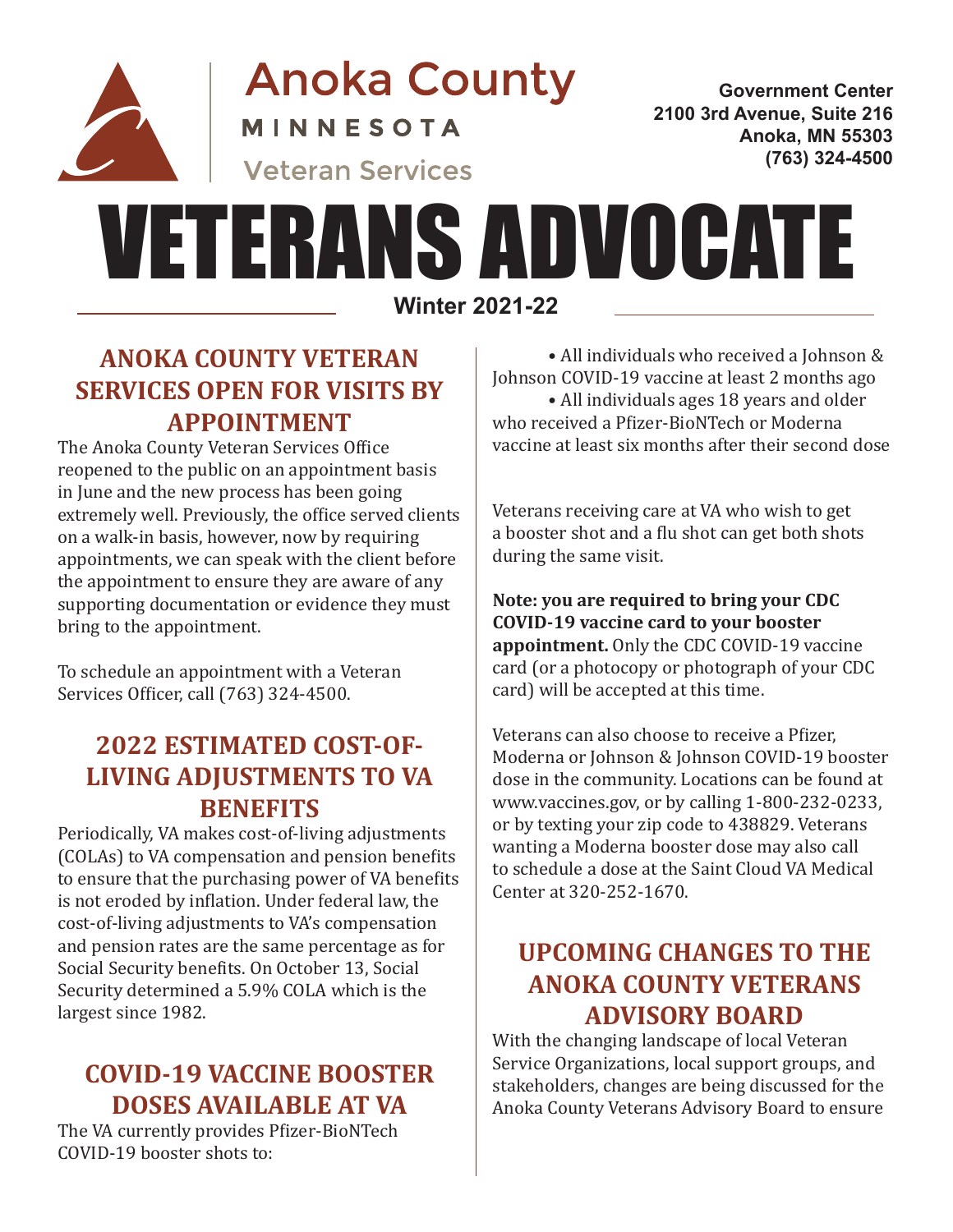the group can meet the needs of Veterans in our community for years to come.

The Veterans Advisory Board was created by the Anoka County Board of Commissioners in March of 1981, and much has changed since then. The Advisory Board was originally comprised of 7 appointed members from local Veterans groups to work closely to ensure the needs of Veterans were being met. Over the past 40 years, many more organizations and groups have formed with a common purpose of supporting Veterans, and it became clear that all should be welcomed into the meetings.

Recently, an effort to create an Anoka County Beyond the Yellow Ribbon Network started. In the process, we discussed how they can be integrated into the local support networks and we decided that a change to the description of the Veterans Advisory Board would be necessary to ensure that the group would be open to as many local stakeholders as possible, now, and in the future. The group would be renamed the Anoka County Veterans Support Network. Similar to the current Veterans Advisory Board, there will be quarterly meetings with stakeholders, and the Anoka County Veteran Services Office will serve as a facilitator for these meetings. This renamed group will allow for all local Veteran Service Organizations, support groups, and stakeholders to collaborate and ensure that the needs of our Veterans are met.

The next meeting will be held: **\*\*Monday, December 13, 2021 - 2:00 PM\*\* Anoka American Legion Post 102 400 W. Main Street Anoka, MN 55303**

## **VA EXPANDS BENEFITS FOR DISABILITY CLAIMS FOR CONDITIONS RELATED TO CERTAIN TOXIC EXPOSURES**

#### **AGENT ORANGE**

VA will begin implementing provisions of the William M. Thornberry National Defense Authorization Act for Fiscal Year 2021 (Public Law

116-283), adding three conditions to the list of those presumptively associated with exposure to herbicide agents, more commonly known as Agent Orange. Those conditions are bladder cancer, hypothyroidism and Parkinsonism.

VA will apply the provisions of court orders related to Nehmer vs. U.S. Department of Veterans Affairs, which may result in an earlier date for entitlement to benefits for Veterans who served in the Republic of Vietnam during the Vietnam War. Vietnam War era Veterans and their survivors, who previously filed and were denied benefits for one of these three new presumptive conditions, will have their cases automatically reviewed without the need to refile a claim. VA has sent letters to impacted Veterans and survivors.

#### **AIRBORNE HAZARDS AND BURN PIT EXPOSURE**

VA added 3 presumptive conditions related to particulate matter exposure. The new presumptive conditions are asthma, rhinitis, and sinusitis. To be eligible for benefits, you must have gotten one of these conditions within 10 years of your separation from active service.

This will expand benefits for Veterans who served in:

- Afghanistan, Djibouti, Syria, and Uzbekistan during the Persian Gulf War, from September 19, 2001, to the present, or
- The Southwest Asia theater of operations from August 2, 1990, to the present.

If you have a pending claim for one or more of these conditions, you don't need to do anything. The VA will send you a decision notice when they complete their review. If you have not filed a claim, please call Anoka County Veteran Services at (763) 324-4500 to schedule an appointment with a Veteran Services Officer.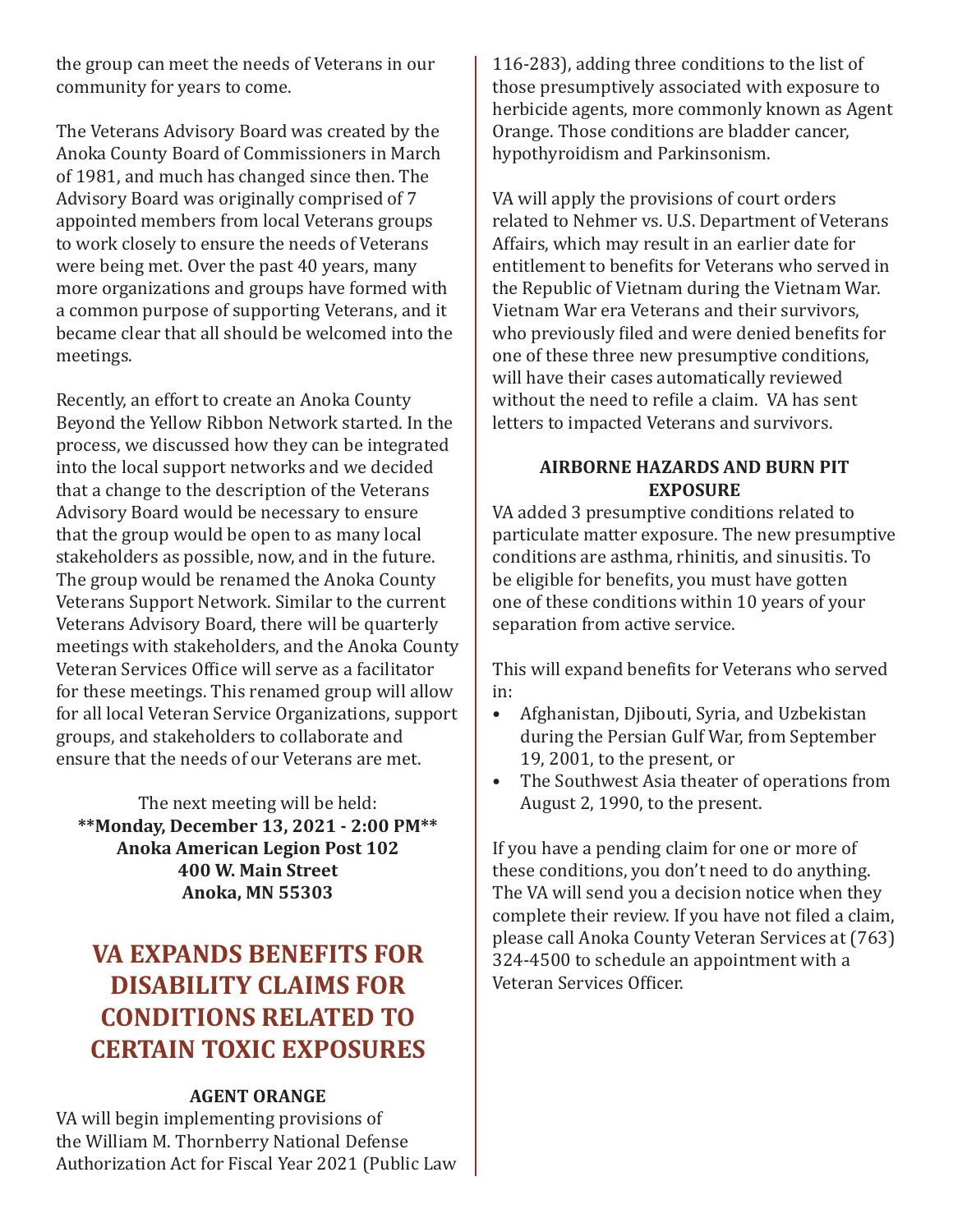## **LOCAL VETERAN SERVICE ORGANIZATION MEETING SCHEDULE**

#### **Anoka American Legion Post 102**

Meeting on the first Tuesday of each month at 7:00 PM 400 West Main Street Anoka, MN 55303

#### **Coon Rapids American Legion and Auxiliary Post 334**

Meeting on the fourth Thursday of each month at 7:00 PM at the Anoka American Legion 400 West Main Street Anoka, MN 55303

#### **Lino Lakes American Legion Post 566**

Meeting on the first Monday of each month at 6:30 PM at the Lino Lakes American Legion 7731 Lake Drive Lino Lakes, MN 55014

#### **Coon Rapids VFW Post and Auxiliary Post 9625**

Meeting on the second Monday of each month. Auxiliary meets at 6:30 PM and VFW Post meets at 7:00 PM at the Coon Rapids VFW 1919 Coon Rapids Blvd NW Coon Rapids, MN 55433

#### **Anoka DAV Chapter 39**

Meeting on the second Thursday of each month at 6:30 PM at the Coon Rapids VFW 1919 Coon Rapids Blvd NW Coon Rapids, MN 55433

\*\*If your organization's meeting information is not listed here, email the dates and times of your meetings to veterans@co.anoka.mn.us

### **2022 ANOKA COUNTY HOLIDAYS**

The Anoka County Veteran Services Office will be closed on the following dates in observance of Federal Holidays:

#### **January 17, 2022 (MLK Day) February 21, 2022 (President's Day) May, 30 2022 (Memorial Day)**

**July 4, 2022 (Independence Day) September 5, 2022 (Labor Day) November 11, 2022 (Veterans Day) November 24-25, 2022 (Thanksgiving) December 26, 2022 (Christmas Observed)**

## **ABOUT ANOKA COUNTY VETERAN SERVICES**

Anoka County Veteran Services provides professional, caring and quality assistance to veterans and their dependents in obtaining benefits through county, state and federal programs. As advocates, we work with the US Department of Veterans Affairs, Minnesota Department of Veterans Affairs and nationally chartered Veteran Service Organizations to ensure that our veterans and their dependents receive the benefits they have earned through military service.

When visiting the Anoka County Veteran Services Office you will be referred to a service officer for assistance. Our County Veteran Service Officers (CVSO's) are highly trained, professional advocates that share an understanding of the challenges our veterans and their dependents face. Our CVSO's attend the most current training on the extent, the meaning and the application of laws that have been passed by the U.S, Congress in the interests of veterans and their dependents. They also know the rules and regulations adopted by the Department of Veterans Affairs to clarify and implement those laws. Our CVSO's will apply specialized knowledge in the best way suited to the needs of every individual veteran or other beneficiary who visit our office for assistance.

> Our hours of operation are: **Monday - 8:00am - 4:00pm Tuesday - 8:00am - 4:00pm Wednesday - 8:00am - 4:00pm Thursday - 8:00am - 4:00pm Friday - 8:00am - 3:00pm Closed on all Federal Holidays**

**Phone: (763) 324-4500 Fax: (763) 324-1040 Email: veterans@co.anoka.mn.us Website: www.anokacounty.us/veterans**